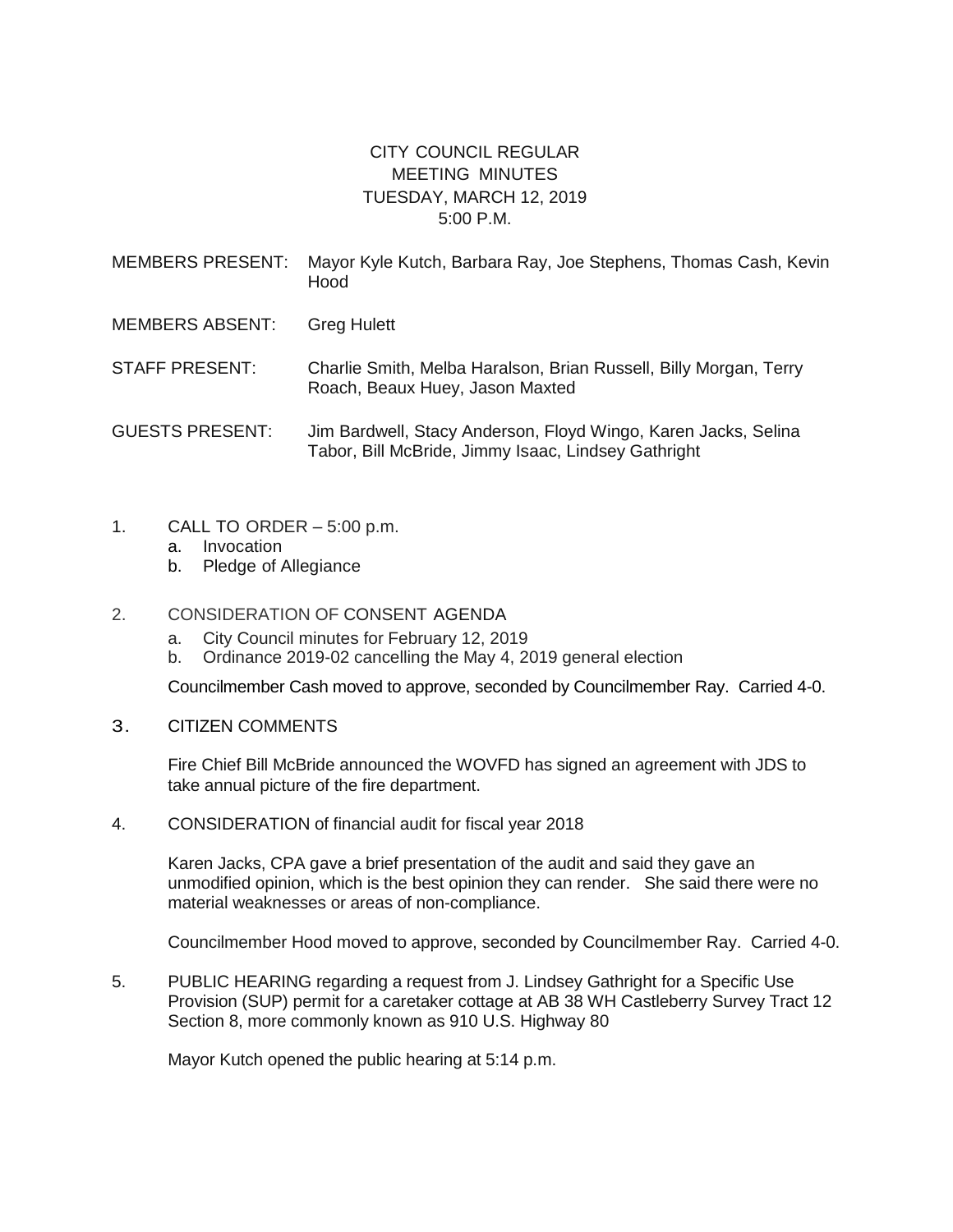City Administrator Smith stated this request was approved by the Planning & Zoning Commission. Mr. Gathright sold his house and has an apartment by the pawn shop. He needed an SUP in order to live there while building his house.

Lindsey Gathright added that a caretaker needs to stay on-site for security purposes.

With no other public comments, the public hearing was closed at 5:16 p.m.

6. CONSIDERATION of a request from J. Lindsey Gathright for a Specific Use Provision (SUP) permit for a caretaker cottage at AB 38 WH Castleberry Survey Tract 12 Section 8, more commonly known as 910 U.S. Highway 80

Councilmember Cash moved to approve, seconded by Councilmember Stephens. Carried 4-0.

7. CONSIDERATION of Resolution 2019-01 authorizing WOEDCO to enter into an Economic Development Performance Agreement with Xpress Heavy Duty, LLC

City Administrator Smith stated that Xpress Heavy Duty, LLC will build about a \$1,000,000 building. WOEDCO approved a \$100,000 grant and a \$100,000 no-interest loan for 3 years.

Councilmember Ray moved to approve, seconded by Councilmember Hood. Carried 4-0.

8. CONSIDERATION of Resolution 2019-02 authorizing WOEDCO to enter into an Economic Development Performance Agreement with L & J Pet Products LLC, dba Natures Select of the Arklatex

City Administrator Smith stated WOEDCO approved a \$10,000 no-interest loan for 24 months for increased inventory to service the Dallas market.

Councilmember Hood moved to approve, seconded by Councilmember Cash. Carried 4-0.

9. CONSIDERATION of Resolution 2019-03 authorizing WOEDCO to enter into an Economic Development Performance Agreement with Western Weatherseal

City Administrator Smith stated WOEDCO approved a grant for approximately \$8,100 for cantilever shelving.

Councilmember Cash moved to approve, seconded by Councilmember Hood. Carried 4-0.

10. CONSIDERATION of variance to Sign Ordinance Section 70-153(k) by request of Shaun Baker for signs to be located at 101 W. U.S. Hwy 80

Mayor Kutch announced this will be moved to the next agenda since Mr. Baker could not be in attendance.